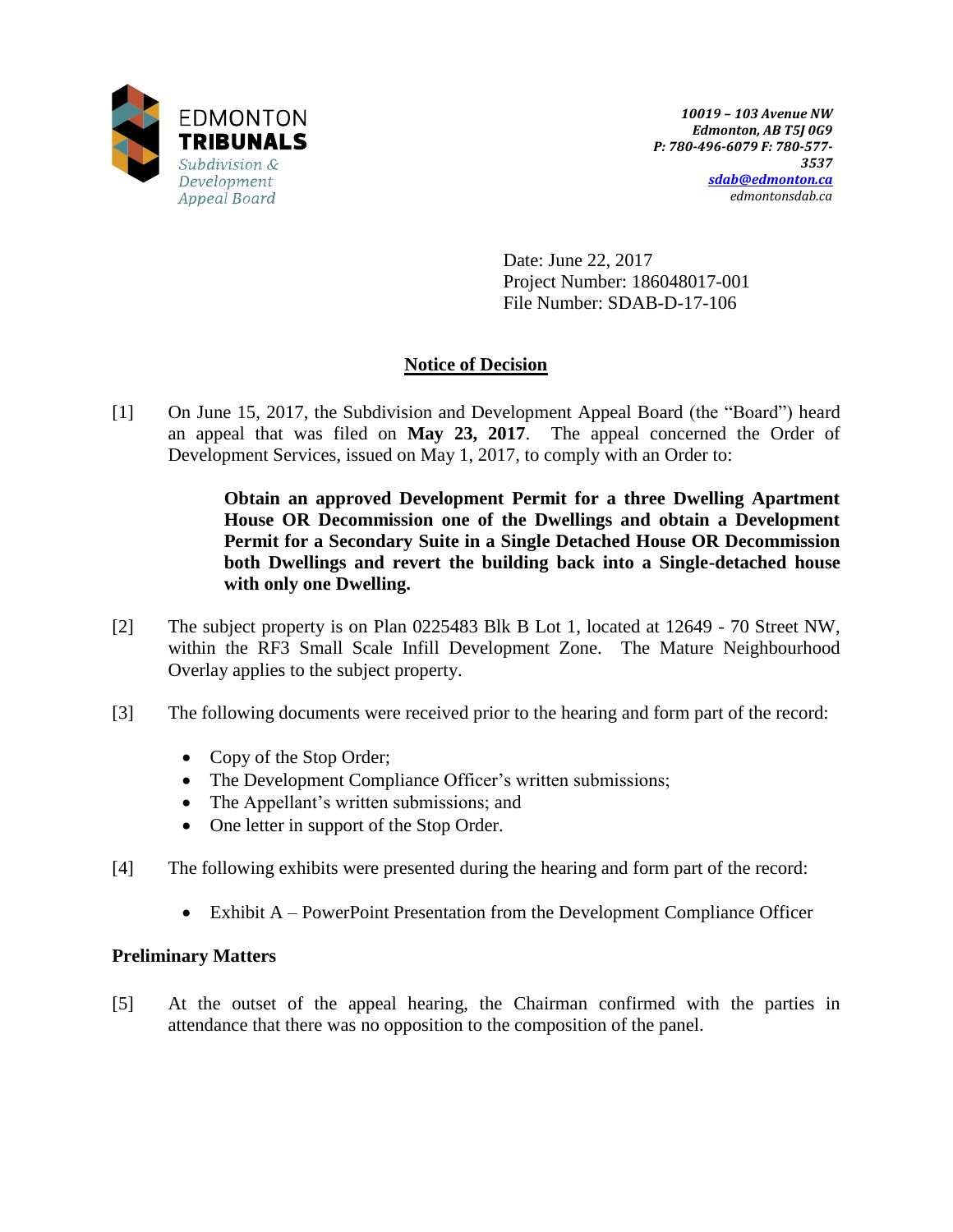- [6] The Chairman outlined how the hearing would be conducted, including the order of appearance of parties, and no opposition was noted.
- [7] Prior to the hearing, the Board raised a jurisdictional issue regarding when the appeal was filed. The Board explained to the Appellant that it is constrained by the 14-day limitation period prescribed by Section 686(1)(a) of the *Municipal Government Act*, R.S.A 2000, c. M-26 ("*Municipal Government Act")*, which states:

686(1) A development appeal to a subdivision and development appeal board is commenced by filing a notice of the appeal, containing reasons, with the board within 14 days,

- (a) in the case of an appeal made by a person referred to in section 685(1), after
	- (i) the date on which the person is notified of the order or decision or the issuance of the development permit…
- [8] The Board must therefore determine whether the Appellant filed her appeal within the 14-day limitation period. If the appeal was filed late, the Board has no authority to hear the matter.

#### **Summary of Hearing on Preliminary Matter**

- *i) Position of the Appellant, Ms. McCullough*
- [9] She received the Stop Order by regular mail on Saturday, May 6, 2017, spoke to Sustainable Development on May 10, 2017, and filed the appeal on May 23, 2017.
	- *ii) Position of the Development Officer, Mr. Bolstad*
- [10] Mr. Bolstad confirmed that the Stop Order was sent by regular mail but could not confirm the date it was mailed.
- [11] He spoke to the Appellant by phone regarding the Stop Order shortly after she received it and informed her of the *Interpretation Act*, which sets out when a document is received, if there is no proof as to the actual date.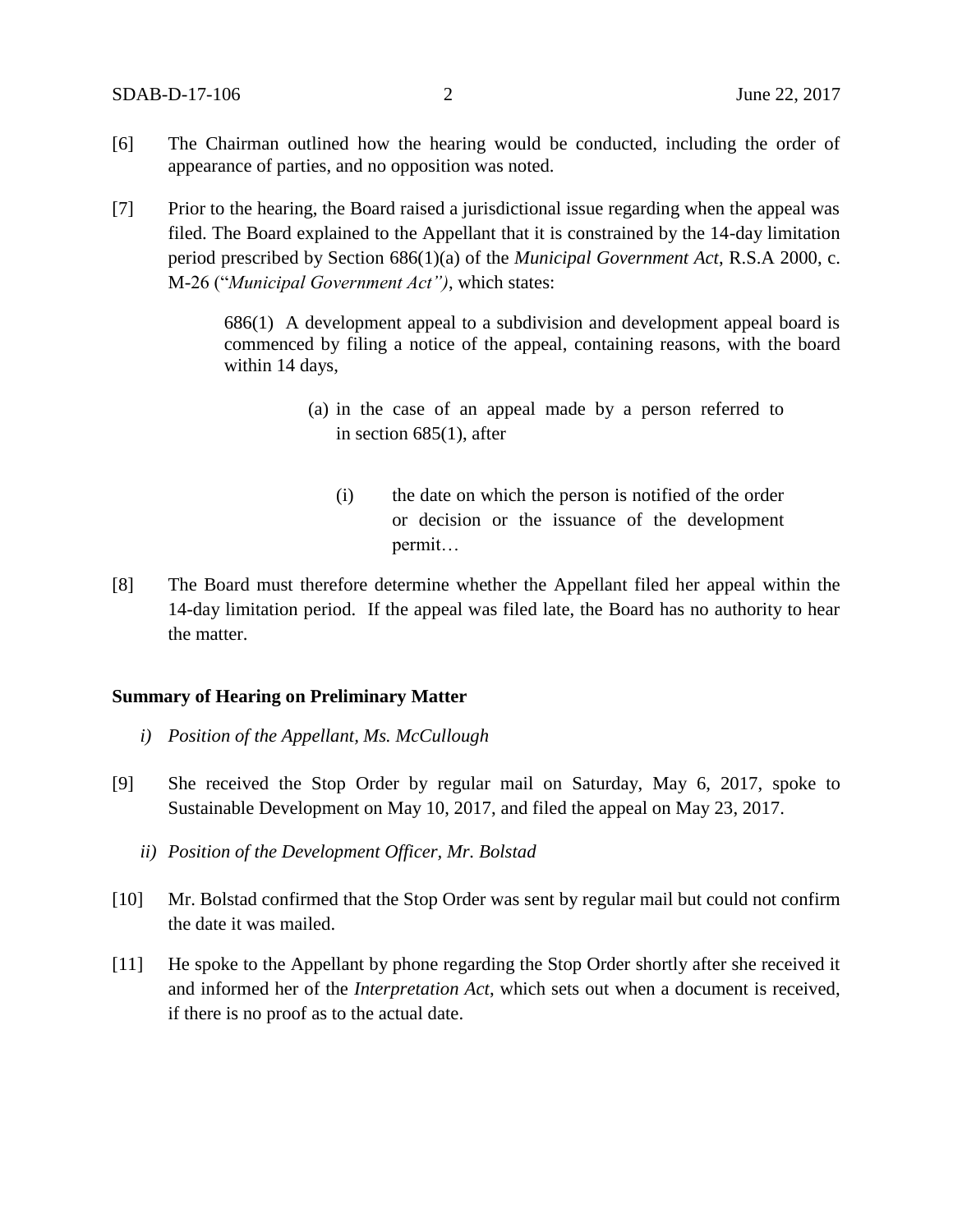- *iii) Rebuttal of the Appellant, Ms. McCullough*
- [12] Ms. McCullough did not have anything to add in rebuttal of the preliminary matter.

#### **Decision on Preliminary Matter**

[13] The appeal was filed on time, in accordance with Section 686 of the *Municipal Government Act*.

#### **Reasons for Decision on Preliminary Matter**

[14] Ms. McCullough received the Stop Order on May 6, 2017 and filed the appeal on May 23, 2017. The 14 day appeal period ended on May 20, which was a Saturday, and the Board Office was closed. The Board Office was also closed on May 22, 2017 due to a statutory holiday. Having filed it on May 23, 2017, Ms. McCullough filed it within the proper timeframes.

#### **Summary of Hearing**

- *iv) Position of the Appellant, Ms. McCullough*
- [15] Ms. McCullough was unaware of what Development Permits were required. But she concedes the Stop Order was properly issued.
- [16] She would like an extension to be able to comply with the Stop Order.
- [17] She is willing to comply with the Stop Order but has tenants in the suites with a fixed term lease to the end of September.
- [18] She spoke to the tenants to see if they would be agreeable for her to comply with the Stop Order in August, 2017. She is a teacher and locating contractors and working in the suites in September is not a good time for her. The tenants are in agreement to the work being done in August.
- [19] In response to questions by the Board, she confirmed that the tenants would like to rent the suite until the end of September. However, she spoke to them regarding the best time for her to do the work was in August. They agreed to an August date.
- [20] She would like August 14 or 15, 2017 as the date to comply with the Stop Order.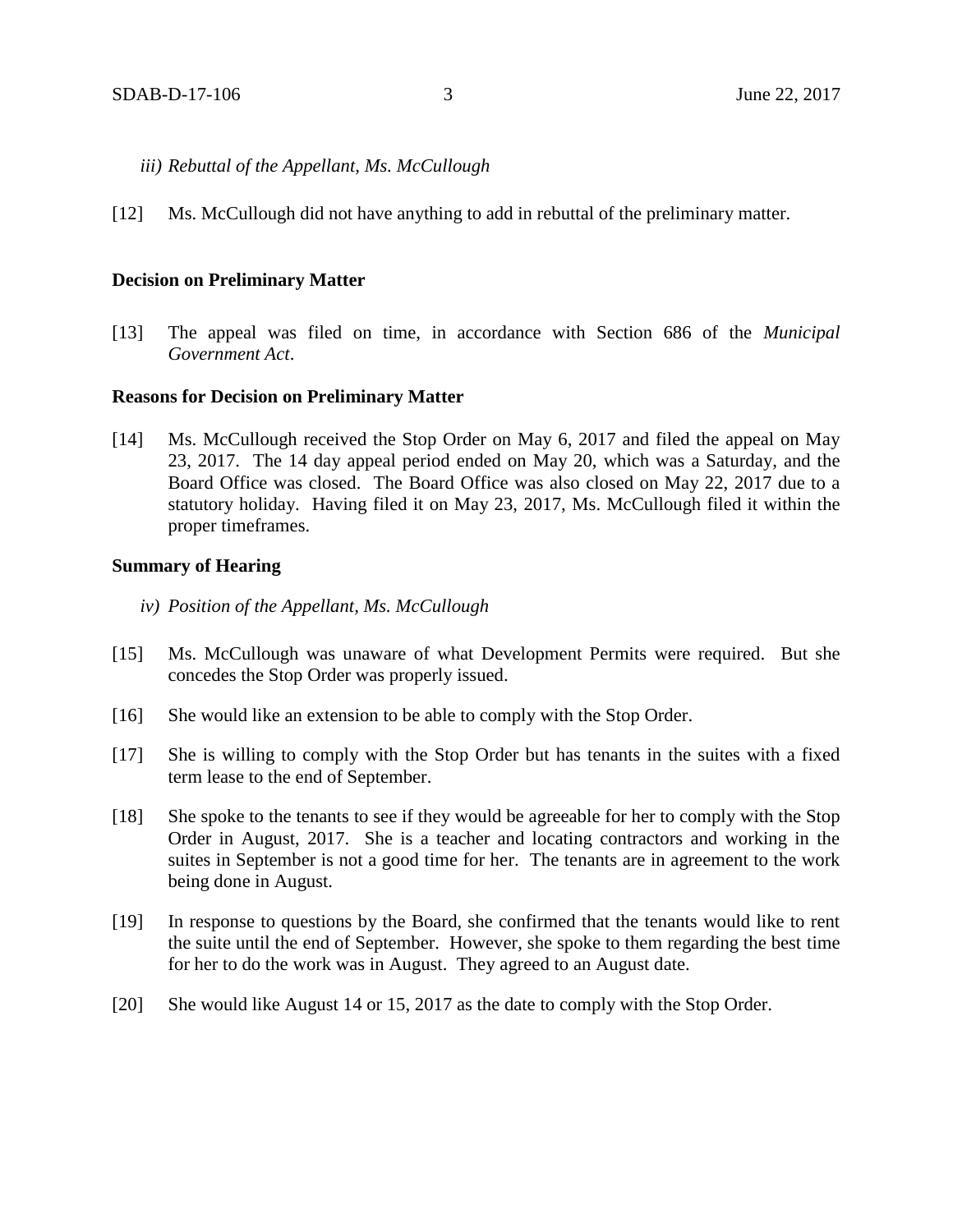- [21] The only safety concern for the tenants to remain in the suite past the compliance date would be that there is no hood vent for the stove.
- [22] She confirmed that she had a previous extension of the Stop Order to June 6, 2017.
	- *v) Position of Development Officer, Mr. Bolstad*
- [23] Ms. McCullough contacted him to request an extension from June 6, 2017 to July 6, 2017.
- [24] He is not willing to extend an additional request to the end of September to accommodate the fixed term lease for the suites.
- [25] He referenced a PowerPoint presentation, marked "Exhibit A", and summarized what was previously sent to the Board.
- [26] He referenced an aerial photograph showing the property and the location of the doors to access the suites and the main dwelling.
- [27] He referenced the photograph of the front of the house showing two mailboxes, and inside the house showing details of the rooms in each area.
- [28] He referenced previous Development Permits and the history of those permits.
- [29] He referenced the regulations and definition of a Single Detached House and a Secondary Suite. Only one Secondary Suite is allowed in a Single Detached House or it would be considered an Apartment House.
- [30] A copy of the definitions and regulations were sent to Ms. McCullough with the Stop Order.
- [31] He read the purpose of the RF3 Small Scale Infill Development Zone.
- [32] The last Development Permit issued was for a Single Detached House and there were no permits for an Apartment House to accommodate the three dwellings. Ms. McCullough had the option to obtain a Development Permit to keep all three suites, decommission one suite and obtain a permit for a Secondary Suite, or revert the building back to a Single Detached House.
- [33] One month is the standard amount of time provided to comply with a Stop Order. Ms. McCullough has made some progress to comply with the Stop Order. He is in agreement to extend the Stop Order but not to September because of the fixed term lease.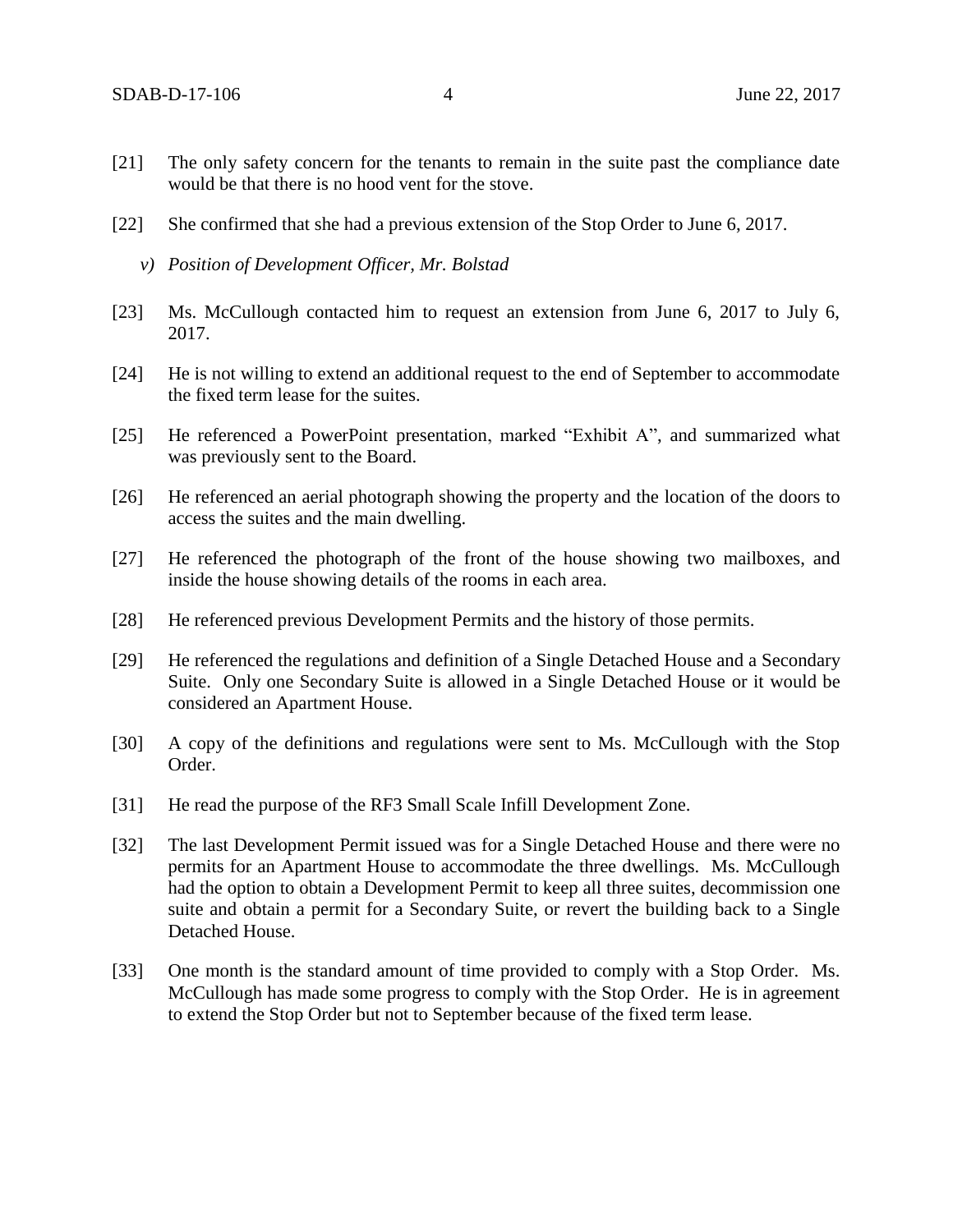- [34] In response to questions by the Board, he stated that the key regulation for an Apartment House is met as the property is on a corner lot. However, he would have to review the Setbacks and the variances required.
- [35] He stated that if there was one suite in the Dwelling, a Development Permit would be issued.
- [36] He is agreeable to an extension to August 15, 2017 but not to the end of September, 2017.
	- *vi) Rebuttal of the Appellant, Ms. McCullough*
- [37] Ms. McCullough did not have anything to add in rebuttal.

## **Decision**

[38] The appeal is ALLOWED IN PART and the decision of the Development Compliance Officer is VARIED to extend the date of the Stop Order to August 15, 2017.

## **Reasons for Decision**

- [39] The Appellant conceded that the Stop Order was issued correctly.
- [40] Based on the evidence provided to the Board, the development was built in 1947 with a Development Permit for a Single Detached House. No Development Permits were issued for an Apartment House or a Single Detached House with a Secondary Suite.
- [41] Based on the photographic evidence provided to the Board, there are three separate dwellings in the Dwelling making it an Apartment House but could be considered a Single Detached House with a Secondary Suite if one of the suites were decommissioned.
- [42] Based on the evidence submitted, the Board finds that the Use of the Dwelling does not comply with any Development Permits issued for the subject Site.
- [43] Based on the evidence submitted, the Board varies the Stop Order to amend the date of compliance to August 15, 2017 due to the existence of tenants in the building.
- [44] While the Development Compliance Officer did not consent to the extension of the Stop Order, an extension to August 15, 2017 is "more reasonable" than the initial extension request to the end of September, 2017.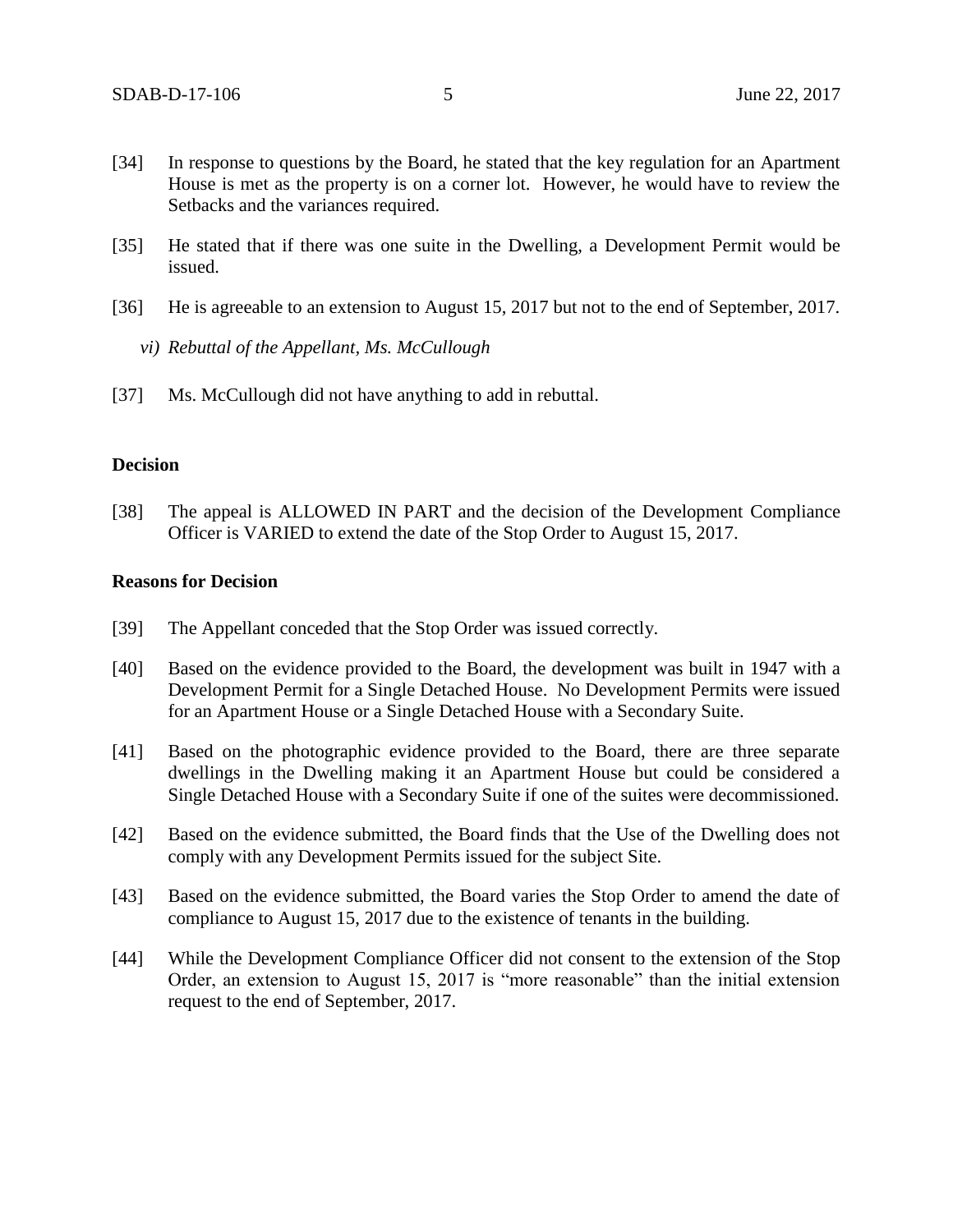[45] Based on the above, it is the opinion of the Board that the Stop Order is upheld and confirmed to be complied with by August 15, 2017.

> Mr. I. Wachowicz, Chairman Subdivision and Development Appeal Board